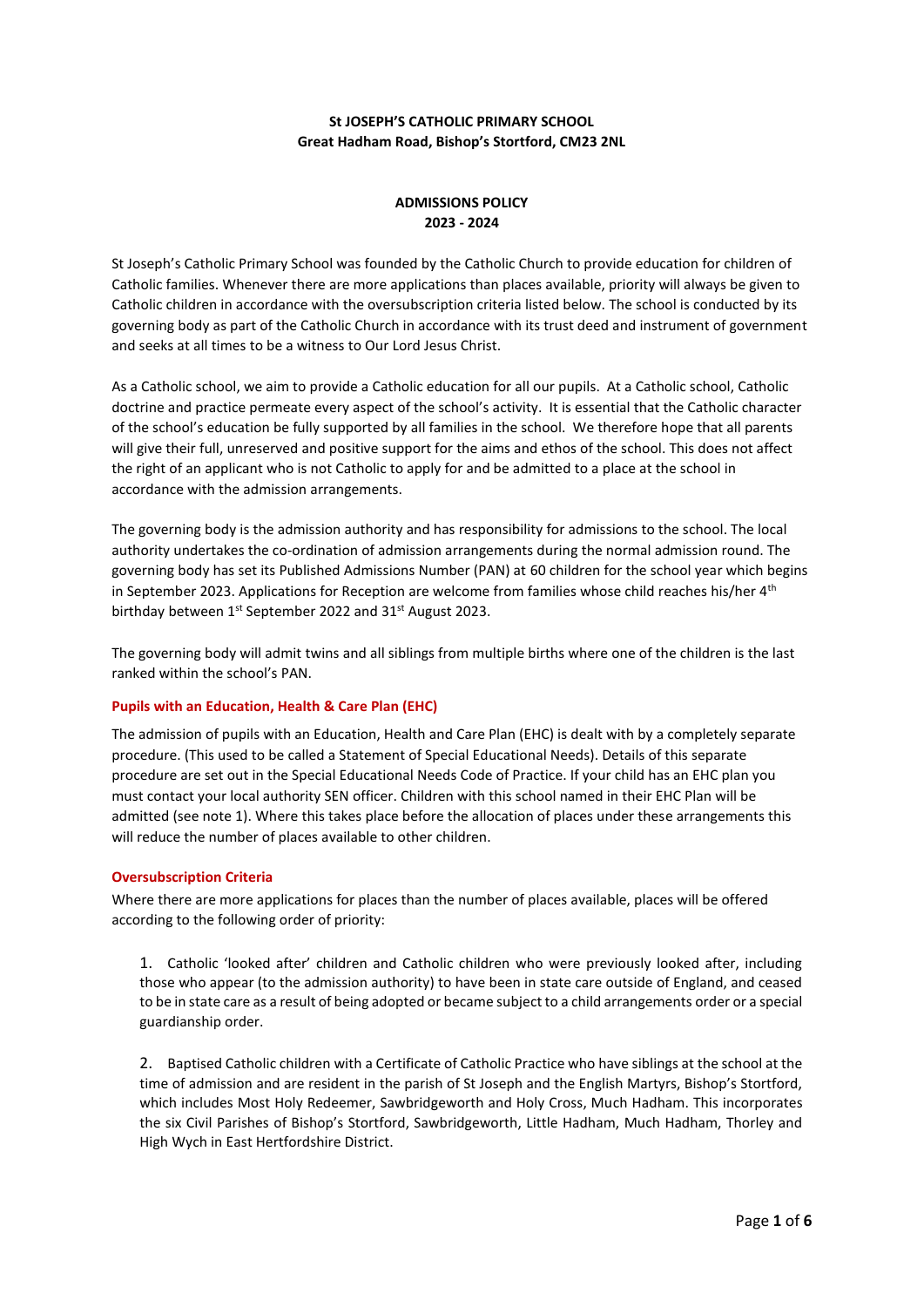3. Baptised Catholic children with a Certificate of Catholic Practice who have siblings at the school at the time of admission as defined below and are not resident in the Civil Parishes listed in criterion 2.

4. Baptised Catholic children with a Certificate of Catholic Practice who are resident in the Civil Parishes listed in criterion 2.

5. Baptised Catholic children with a Certificate of Catholic Practice who are not resident in the Civil Parishes listed in criterion 2.

6. Baptised Catholic children who are resident in the Civil Parishes in criterion 2 who do not necessarily practise their faith on a regular basis.

7. Baptised Catholic children who are not resident in the Civil Parishes in criterion 2 who do not necessarily practise their faith on a regular basis.

8. Other 'looked after' or children who were previously looked after, including those who appear (to the admission authority) to have been in state care outside of England, and ceased to be in state care as a result of being adopted or became subject to a child arrangements order or a special guardianship order.

9. Catechumens and Members of an Eastern Christian Church.

10. Any other applicants.

#### *Please also read the notes at the end of this policy for further clarification.*

#### *Within each of the categories listed above, the provisions below will be applied in the following order:*

i. The Governing Body will give top priority, within a category, to an application where compelling evidence is provided at the time of application, from an appropriate professional such as a doctor, priest or social worker, of an exceptional social, medical, pastoral or other need *of the child*, which can only be met at **this** school.

ii. The attendance of a brother/sister at the school at the time of enrolment will increase the priority of an application within a category, so that the application will be placed at the top of the category in which the application is made, after children in (i) above.

### **Application in previous years**

For the past two years the governing body has been able to offer places to applicants through to criteria 10 due to an increase to our Published Admission Number.

## **Tie Break**

**If a situation is reached whereby equally ranked applications within a category exceed the remaining number of available places, admission will be determined by the drawing of lots in the presence of an independent witness.**

#### **Application Procedure for entry in September 2023 – July 2024**

To apply for a place at this school in the normal admission round, you **must** complete an online application form from your local authority (paper forms are also available on request.) You should also complete the **School's Supplementary Information Form (SIF).** Whilst this is not compulsory, the information on the SIF enables the Governing Body to assess your application fully against the School's criteria in the event of oversubscription. Please return the SIF (in person or by post) to the school, together with all other relevant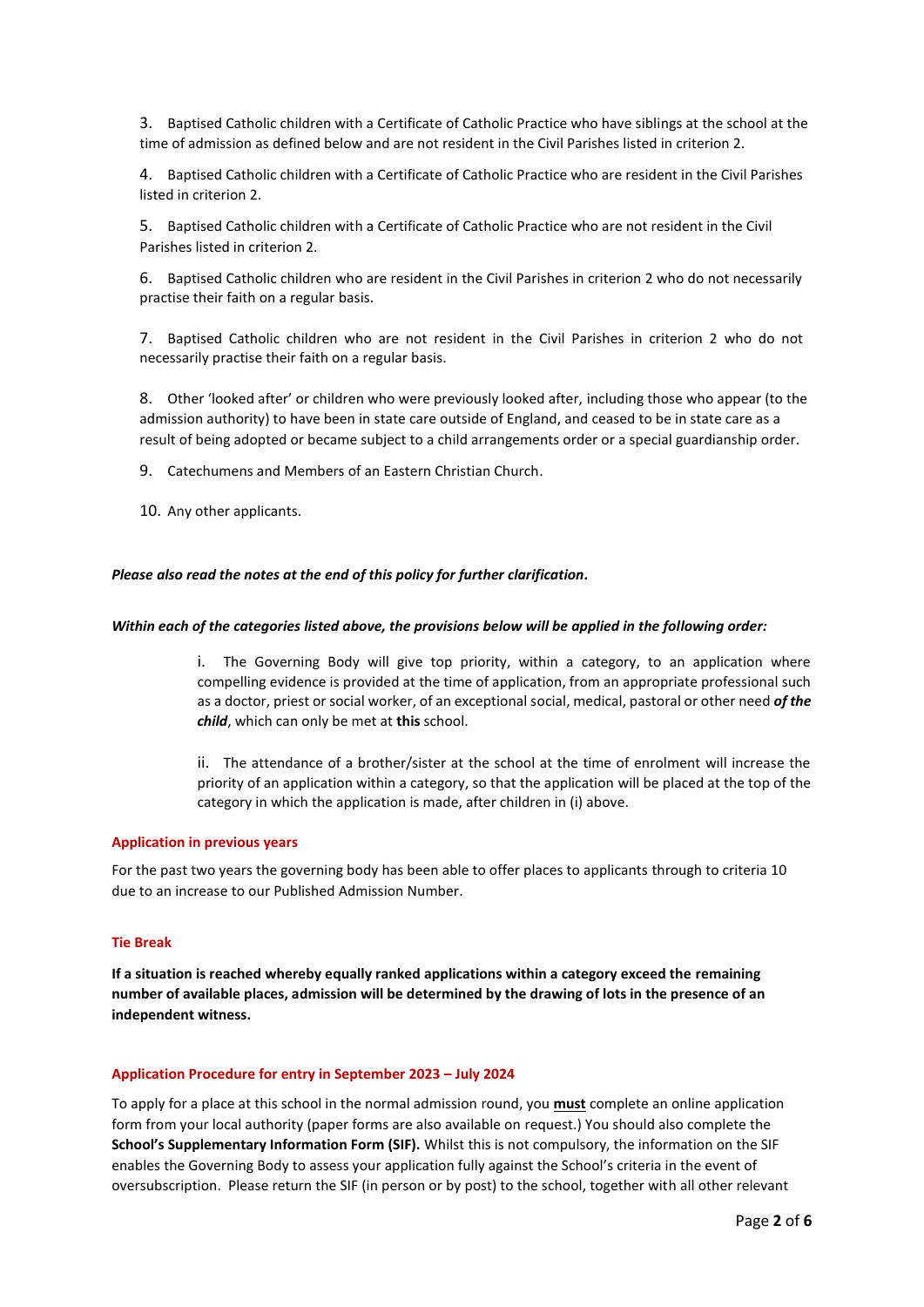paperwork required for your application. If you do not complete both of the forms described above and return them by **15th January 2023**, the Governing Body will be obliged to consider your application using only the documents available. If you don't return the SIF on time your child may receive a lower ranking because of this and not be offered a place.

You will be advised of the outcome of your application, on **Monday 17th April 2023**. This information will also be available on line for those who have submitted an online application. Parents should accept or decline the place as soon as possible. If you are unsuccessful (unless your child was offered a place at a school you ranked higher) you will be informed of the reasons, related to the oversubscription criteria listed above and you will have right of appeal to an independent appeal panel. Should you wish to appeal please contact the school as soon as possible for an appeal form on which you must list your reasons for making an appeal. Appeals should be submitted to the school in writing by **Monday 1st May 2023.**

# **Late Applications**

Applications received after the closing date will be dealt with after the initial allocation process has been completed. If the school is oversubscribed it is very unlikely that late applicants will obtain a place.

#### **Reception Year Deferred Entry**

A child is entitled to a full-time school place in the September following his/her 4th birthday. Applicants may defer entry to school up until compulsory school age i.e. the first day of term following the child's fifth birthday. Application is made in the usual way and then the deferral until January or April is requested. The place will then be held until the first day of the spring or summer term as applicable. Entry may not be deferred beyond compulsory school age or beyond the year for which the application has been made. Therefore, applicants whose children have birthdays in the summer term may only defer until the 1<sup>st</sup> April 2024. Upon receipt of the offer of a place a parent should notify the school as soon as possible if they wish to defer until the spring or summer term.

#### **Part-time attendance**

Applicants may also request that their child attend part-time until compulsory school age is reached. Upon receipt of the offer of a place a parent should notify the school as soon as possible if they wish to take up a part-time place.

#### **Admission of children outside their normal age group**

A request may be made for a child to be admitted outside his/her normal age group e.g. if the child is more able or has experienced problems such as ill-health. In addition, the parents of a summer born child i.e. a child born between  $1^{st}$  April – 31st August, may request that the child be admitted out of his/her normal age group, starting reception at 5 years of age. Any such request should be made in writing to Mrs Suzanne Fitzgerald, Chair of Governors, c/o St Joseph's Catholic Primary School. The governing body will make its decision based on the circumstances of each case and in the best interests of the child, taking into account school organisation issues and the views of the parents and any professionals involved. **Parents must have received the agreement of the governing body before any admission application for delayed entry is made**. If permission is received, then the parents will make their admission application in the normal way for the year in which they wish their child to start school. No age-related priority will be given. **Applications cannot be held over from one academic year to the next.** If permission is refused, then parents must make their admission application at the normal time.

#### **Waiting Lists**

In addition to their right of appeal, unsuccessful candidates will be offered the opportunity to be placed on a waiting list. This list will be maintained in order of the oversubscription criteria set out above and not in the order in which applications are received or added to the list. Waiting lists for admission will operate throughout the school year and will be held open until  $31<sup>st</sup>$  July 2024 unless applicants request in writing to remain on the list. **Inclusion in the school's waiting list does not mean that a place will eventually become available.**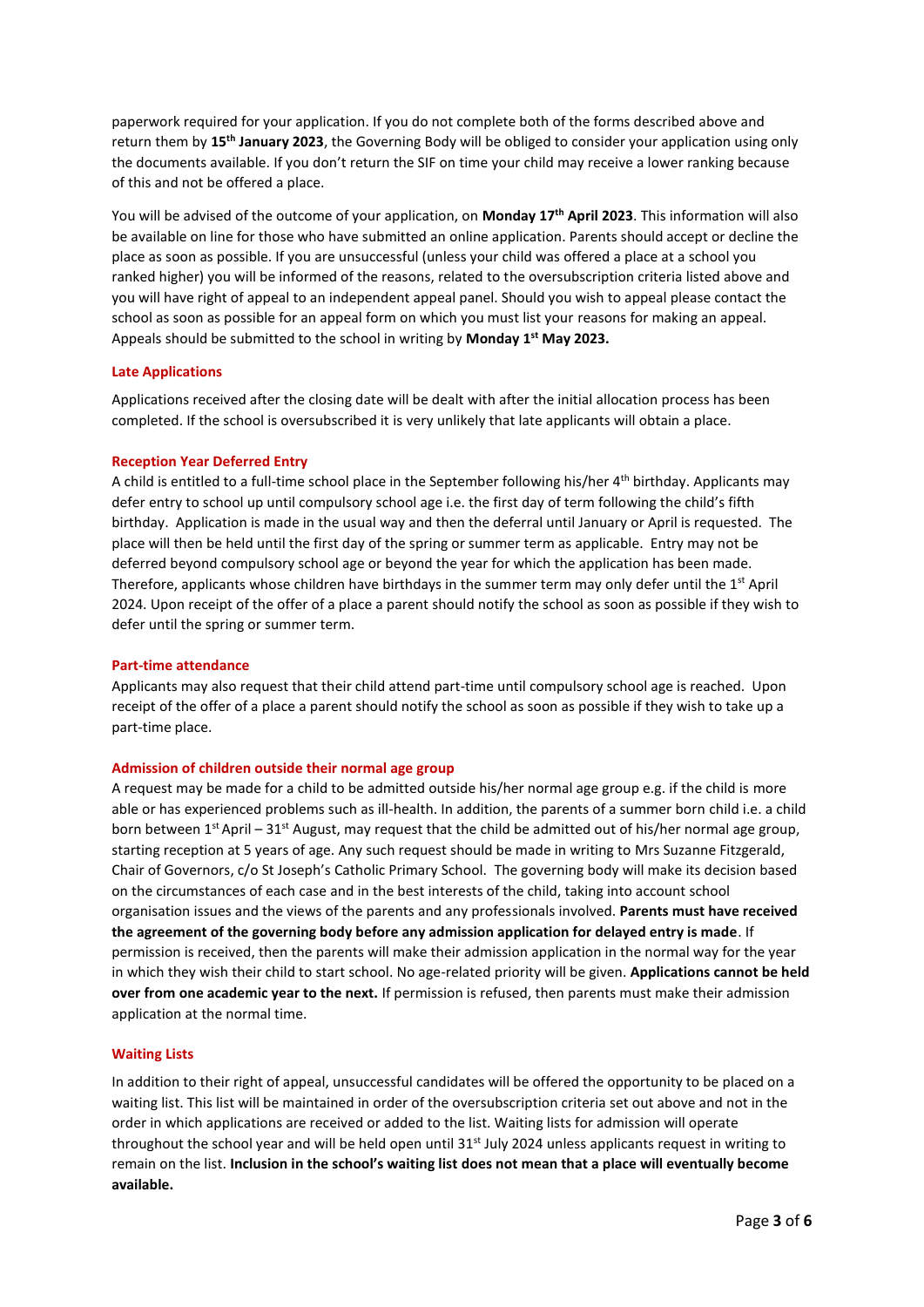### **In-Year Applications**

An application can be made for a place for a child at any time outside the admission round and the child will be admitted where there are available places. Applications should be made to the school by contacting Mr Peter Coldwell, Headteacher, St Joseph's Catholic Primary, Great Hadham Road, Bishop's Stortford CM23 2NL. For further details about the process for making an in-year application, please visit the admissions section of the school's website- www.stjosephs207.herts.sch.uk

Where there are places available but more applications than places, the published oversubscription criteria, as set out above, will be applied.

If there are no places available, the child will be added to the waiting list (see above).

We will write to you with the outcome of your application and if you have been unsuccessful the County Council will write to you with registration details to enable you to log in and appeal online at: [www.hertfordshire.gov.uk/schoolappeals](file:///C:/Users/pcoldwell/Dropbox/Pete/www.hertfordshire.gov.uk/schoolappeals)

#### **Fair Access**

The school is committed to taking its fair share of children who are vulnerable and/or hard to place, as set out in locally agreed protocols. Accordingly, outside the normal admissions round, the Governing Body is empowered to give absolute priority to a child where admission is requested under any local protocol that has been agreed by both the local authority and the Governing Body for the current school year. The Governing Body has this power even when admitting the child would mean exceeding the published admission number, subject to the infant class size exceptions.

## **Nursery Children**

For children currently attending the school's nursery, application to the reception class of the school must be made in the normal way to the home local authority. Attendance at the nursery **does not** guarantee a place in Reception.

# **Change of Details**

If any of the details on either of your forms changes between the date of application and the receipt of the letter of offer or refusal, you **must** inform the School and the local authority immediately. If misleading information is given or allowed to remain on either of your forms, the Governing Body reserves the right to withdraw the place, even if the child has already started at the School.

| <b>USEFUL WEBSITE LINKS</b>                                         |                                     |
|---------------------------------------------------------------------|-------------------------------------|
| <b>St Joseph's Catholic Primary School</b>                          | www.stjosephs207.herts.sch.uk       |
| Hertfordshire County Council (H.C.C.)<br><b>Children's Services</b> | www.hertfordshire.gov.uk/admissions |
| <b>Diocese of Westminster Education Service</b>                     | www.rcdow.org.uk/education          |
| DfE Code of Practice on Admissions & Appeals                        | www.dcsf.gov.uk/sacode              |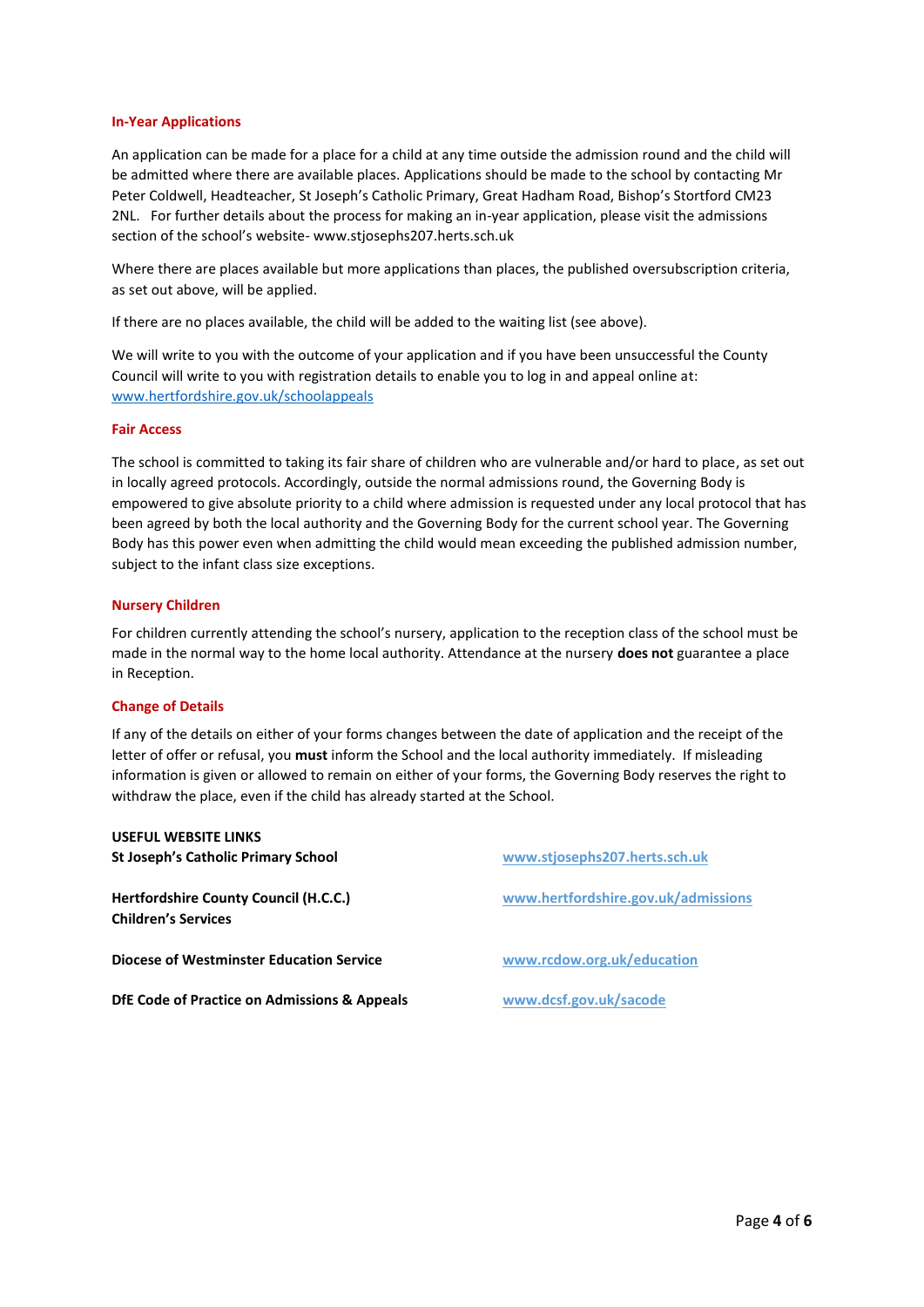## **NOTES**

### **These explanatory notes form part of the oversubscription criteria**

- **1. An Education, Health and Care Plan** is a plan made by the local authority under S.37 of the Children and Families Act 2014, specifying the educational provision required for a child.
- **2. A 'Looked after child'** has the same meaning as in S.22(1) of the Children Act 1989, and means any child in the care of a local authority or provided with accommodation by them in the exercise of their social services functions (e.g. children with foster parents at the time of making an application to the school.) A previously 'looked after' child is a child who was looked after, but ceased to be so because he or she was adopted or became subject to a child arrangements order or a special guardianship order. Included in this definition are those children who appear (to the governing body) to have been in state care outside of England and who ceased to be in state care as a result of being adopted.
- **3. 'Adopted'**. An adopted child is any child who has been formally adopted, having previously been in care and whose parent/ guardian can give proof of this.
- **4. 'Child Arrangements Order'**. A Child Arrangements order is an order under the terms of the Children Act 1989 s.8 settling the arrangements to be made as to the person with whom the child is to live. Children 'looked after' immediately before the order is made qualify in this category.
- **5. 'Special Guardianship Order'**. A special guardianship order is an order under the terms of the Children Act 1989 s.14A appointing one or more individuals to be a child's special guardian(s). A child 'looked after' immediately before the order is made qualifies in this category.
- **6. 'Catholic'** means a member of a Church in full communion with the See of Rome. This includes the Eastern Catholic Churches. This will normally be evidenced by a Certificate of Baptism in a Catholic church or a Certificate of Reception into full communion with the Catholic Church. For the purposes of this policy this includes a looked after child in the process of adoption and living with a Catholic family, where a letter from a priest demonstrates that the child would have been baptised were it not for his/her status as a looked after child. For a child to be treated as Catholic, evidence of Catholic baptism or reception in the Catholic Church will be required. Those who have difficulty obtaining written evidence of baptism should contact their parish priest who, after consulting with the diocese will decide how the question of baptism is to be resolved and how written evidence is to be produced in accordance with the law of the Church.
- **7. 'Certificate of Catholic Practice'** means a certificate issued by the family's parish priest (or the priest in charge of the church where the family attends Mass) in the form laid down by the Bishops' Conference of England and Wales. It will be issued if the priest is satisfied that at least one Catholic parent or carer (along with the child, if he or she is over seven years old) have (except when it was impossible to do so) attended Mass on Sundays and holydays of obligation for at least five years (or, in the case of the child, since the age of seven, if shorter). It will also be issued when the practice has been continuous since being received into the Church if that occurred less than five years ago. It is expected that most Certificates will be issued on the basis of attendance. A Certificate may also be issued by the priest when attendance is interrupted by exceptional circumstances which excuse from the obligation to attend on that occasion or occasions. Further details of these circumstances can be found in the guidance issued to priests: <http://rcdow.org.uk/education/governors/admissions>
- **8. 'Catechumen'** means a member of the catechumenate of a Catholic Church. This will normally be evidenced by a Certificate of Reception into the Order of Catechumens for a child aged 7 or over. '**Eastern Christian Church**' includes Orthodox Churches, and is normally evidenced by a Certificate of Baptism or Reception from the authorities of that Church.